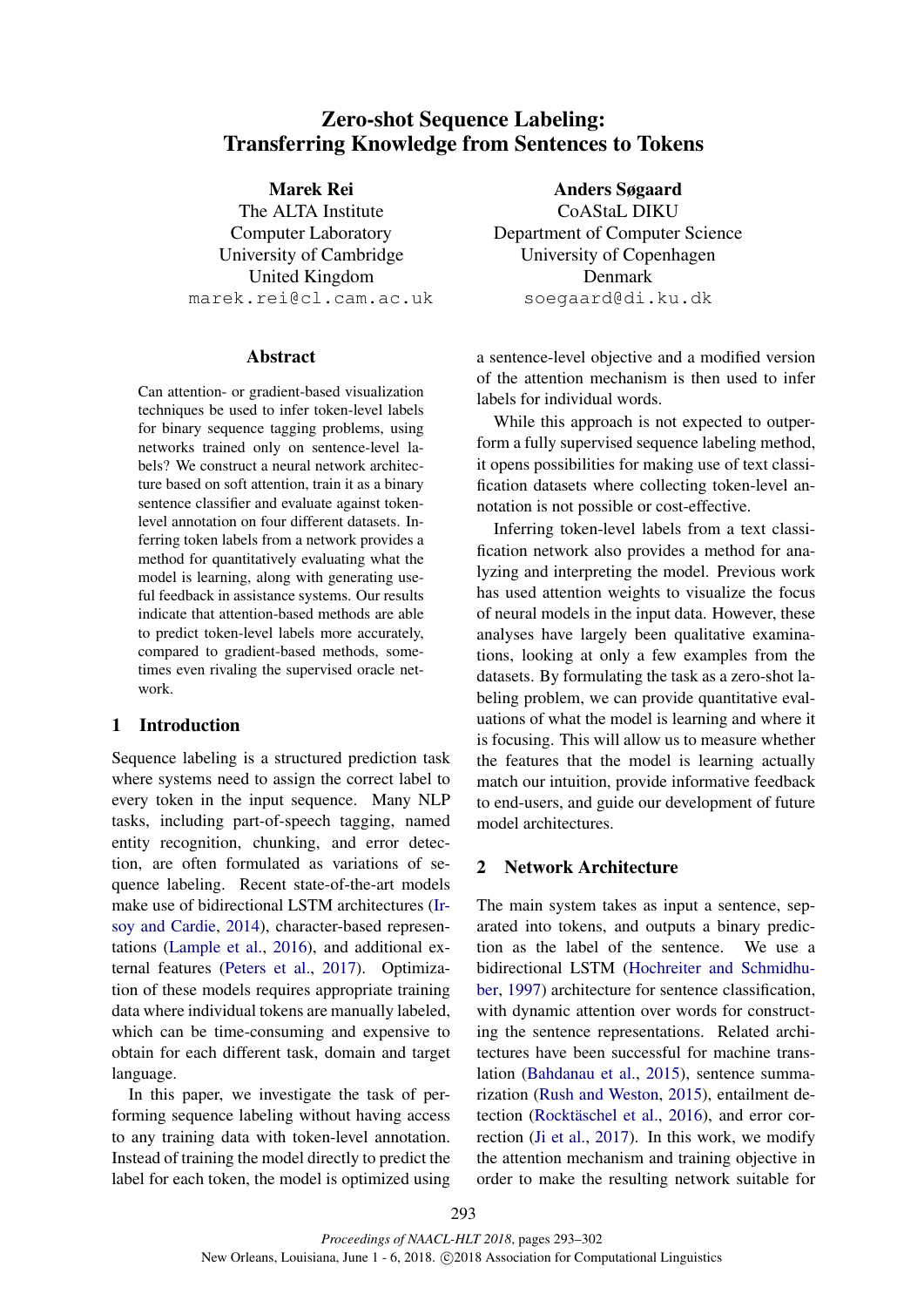also inferring binary token labels, while still performing well as a sentence classifier.

Figure 1 contains a diagram of the network architecture. The tokens are first mapped to a sequence of word representations  $[w_1, w_2, w_3, ..., w_N]$ , which are constructed as a combination of regular word embeddings and character-based representations, following Lample et al. (2016). These word representations are given as input to a bidirectional LSTM which iteratively passes through the sentence in both directions. Hidden representations from each direction are concatenated at every token position, resulting in vectors  $h_i$  that are focused on a specific word but take into account the context on both sides of that word. We also include a transformation with tanh activation, which helps map the information from both directions into a joint feature-space:

$$
\overrightarrow{h_i} = LSTM(w_i, \overrightarrow{h_{i-1}}) \tag{1}
$$

$$
\overleftarrow{h_i} = LSTM(w_i, \overleftarrow{h_{i+1}}) \tag{2}
$$

$$
\widetilde{h_i} = [\overrightarrow{h_i}; \overleftarrow{h_i}] \qquad h_i = \tanh(W_h \widetilde{h_i} + b_h) \quad (3)
$$

where  $W_h$  is a parameter matrix and  $b_h$  is a parameter vector, optimized during training.

Next, we include an attention mechanism that allows the network to dynamically control how much each word position contributes to the combined representation. In most attention-based systems, the attention amount is calculated in reference to some external information. For example, in machine translation the attention values are found based on a representation of the output that has already been generated (Bahdanau et al., 2015); in question answering, the attention weights are calculated in reference to the input question (Hermann et al., 2015). In our task there is no external information to be used, therefore we predict the attention values directly based on  $h_i$ , by passing it through a separate feedforward layer:

$$
e_i = \tanh(W_e h_i + b_e) \tag{4}
$$

$$
\widetilde{e_i} = W_{\widetilde{e}} e_i + b_{\widetilde{e}} \tag{5}
$$

where  $W_{\tilde{e}}$ ,  $b_{\tilde{e}}$ ,  $W_e$  and  $b_e$  are trainable parameters and  $\tilde{e}_i$  results in a single scalar value. This method is equivalent to calculating the attention weights

in reference to a fixed weight vector, which is optimized during training. Shen and Lee (2016) proposed an architecture for dialogue act detection where the attention values are found based on a separate set of word embeddings. We found that the method described above was consistently equivalent or better in development experiments, while requiring a smaller number of parameters.

The values of  $\tilde{e}_i$  are unrestricted and should be normalized before using them for attention, to avoid sentences of different length having representations of different magnitude. The common approach is to use an exponential function to transform the value, and then normalize by the sum of all values in the sentence:

$$
a_i = \frac{exp(\tilde{e}_i)}{\sum_{k=1}^{N} exp(\tilde{e}_k)}
$$
 (6)

The value  $a_i$  is now in a range  $0 \le a_i \le 1$  and higher values indicate that the word at position  $i$  is more important for predicting the sentence class. The network learns to predict informative values for  $a_i$  based only on the sentence objective, without receiving token-level supervision. Therefore, we can use these attention values at each token in order to infer an unsupervised sequence labeling output.

The method in Equation 6 is well-suited for applications such as machine translation – the exponential function encourages the attention to prioritize only one word in the sentence, resulting in a word-word alignment. However, the same function is less suitable for our task of unsupervised sequence labeling, as there is no reason to assume that exactly one word has a positive label. An input sentence can contain more than one tagged token, or it can contain no tokens of interest, and this should be reflected in the predictions.

Instead of the exponential function, we make use of the logistic function  $\sigma$  for calculating soft attention weights:

$$
\widetilde{a_i} = \sigma(\widetilde{e_i}) \qquad a_i = \frac{\widetilde{a_i}}{\sum_{k=1}^N \widetilde{a_k}} \qquad (7)
$$

where each  $\tilde{a}_i$  has an individual value in the range  $0 \leq \tilde{a}_i \leq 1$  and  $a_i$  is normalized to sum up to 1 over all values in the sentence. The normalized weights  $a_i$  are used for combining the contextconditioned hidden representations from Equation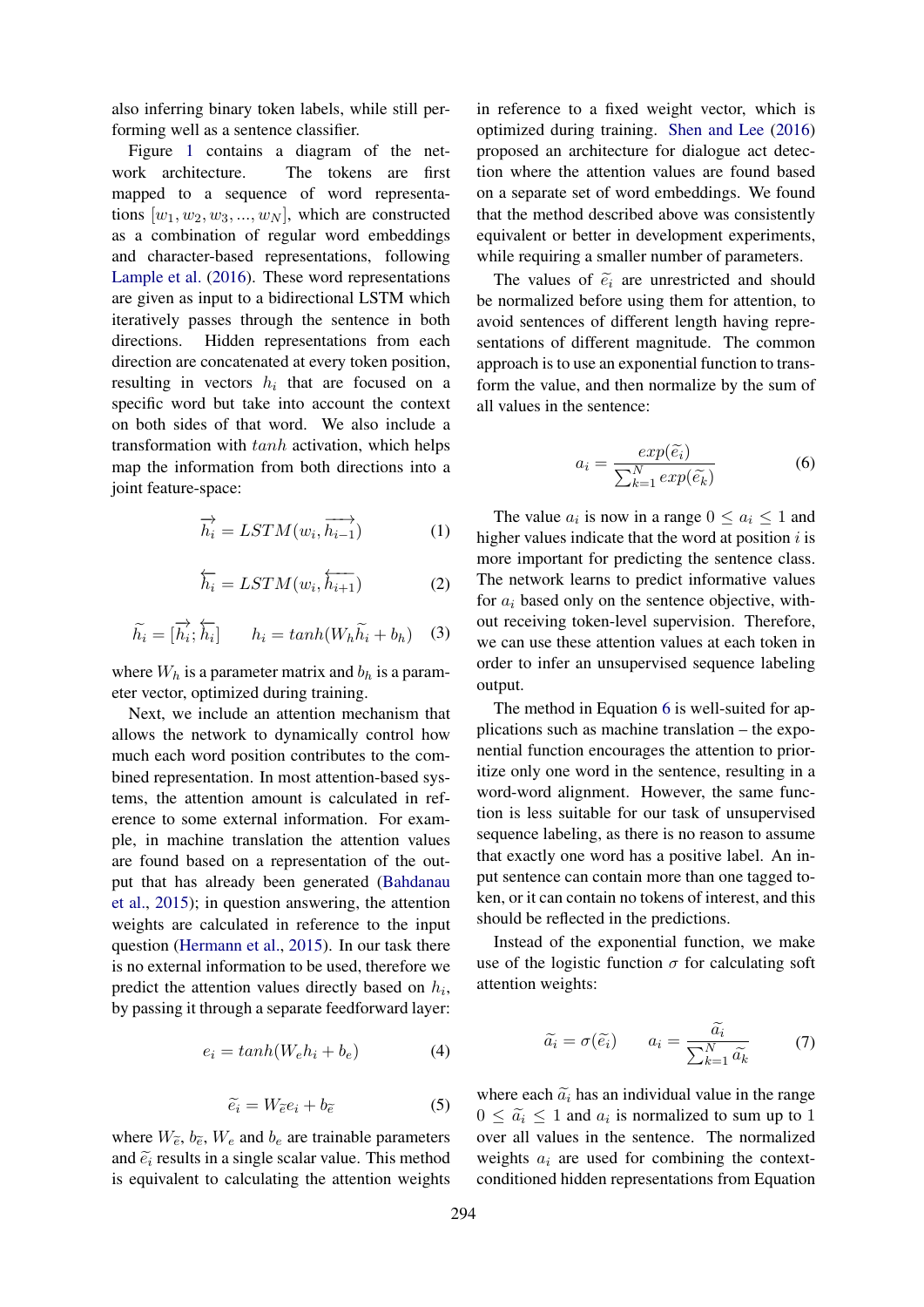

Figure 1: The neural network architecture for zero-shot sequence labeling. The soft attention values  $a_i$  are used for weighting hidden representations  $h_i$  as well as providing a binary label for each token. The network is only optimized through the sentence classification objective, predicting the sentence-level label y.

3 into a single sentence representation:

$$
c = \sum_{i=1}^{N} a_i h_i \tag{8}
$$

In addition, we can use the pre-normalization value  $\tilde{a}_i$  as a score for sequence labeling, with a natural decision boundary of  $0.5$  – higher values indicate that the token at position  $i$  is important and should be labeled positive, whereas lower values suggest the token is largely ignored for sentence classification and can receive a negative label. Attention weights with sigmoid activation have been shown to also improve performance on classification tasks (Shen and Lee, 2016), which indicates that this architecture has the benefit of being both accurate and interpretable on the token level.

Finally, we pass the sentence representation  $c$ through a feedforward layer and predict a binary label for the overall sentence:

$$
d = \tanh(W_d c + b_d) \tag{9}
$$

$$
y = \sigma(W_y d + b_y) \tag{10}
$$

where  $d$  is a sentence vector and  $y$  is a single value between  $0 \leq y \leq 1$ , with values higher than 0.5 indicating a positive class and lower values indicating a negative prediction.

In order to optimize the model, we use several different loss functions. The first is the squared loss which optimizes the sentence-level score prediction to match the gold label in the annotation:

$$
L_1 = \sum_{j} (y^{(j)} - \tilde{y}^{(j)})^2 \tag{11}
$$

where  $y^{(j)}$  is the predicted score for the j-th sentence, and  $\tilde{y}^{(j)}$  is the true binary label  $(0, 1)$  for the  $i$ -th sentence.

In addition, we want to encourage the model to learn high-quality token-level labels as part of the attention weights. While the model does not have access to token-level annotation during training, there are two constraints that we can take advantage of:

- 1. Only some, but not all, tokens in the sentence can have a positive label.
- 2. There are positive tokens in a sentence only if the overall sentence is positive.

We can then construct loss functions that encourage the model to optimize for these constraints:

$$
L_2 = \sum_j (min_i(\widetilde{a_i}) - 0)^2 \tag{12}
$$

$$
L_3 = \sum_j (max_i(\widetilde{a_i}) - \widetilde{y}^{(j)})^2 \tag{13}
$$

where  $min_i(\tilde{a}_i)$  is the minimum value of all the attention weights in the sentence and  $max_i(\tilde{a}_i)$ is the corresponding maximum value. Equation 12 optimizes the minimum unnormalized attention weight in a sentence to be 0, satisfying the constraint that all tokens in a sentence should not have a positive token-level label. Equation 13 then optimizes for the maximum unnormalized attention weight in a sentence to be equal to the gold label for that sentence, which is either 0 or 1, incentivizing the network to only assign large attention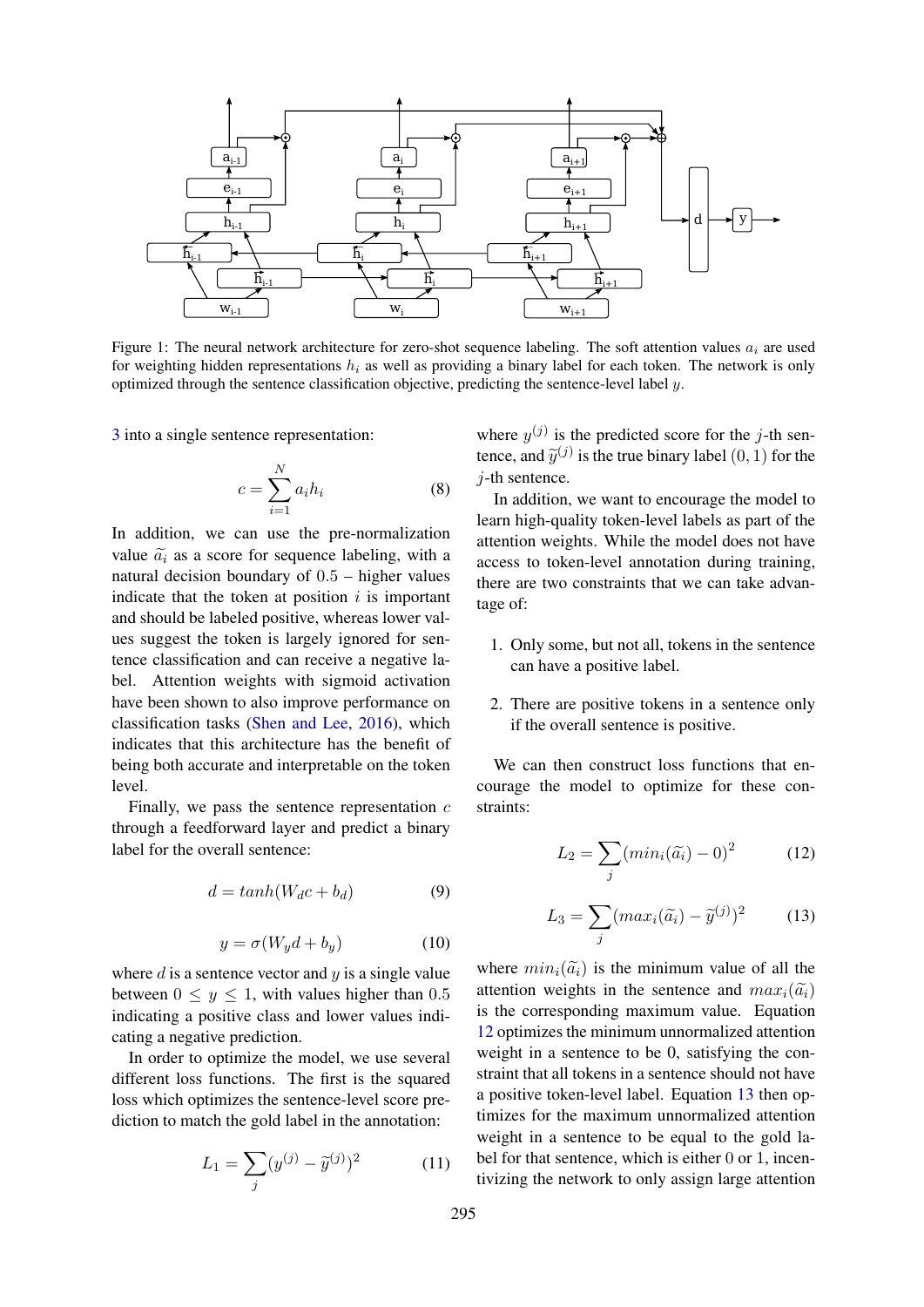weights to tokens in positive sentences. These objectives do not provide the model with additional information, but serve to push the attention scores to a range that is suitable for binary classification.

We combine all of these loss objectives together for the main optimization function:

$$
L = L_1 + \gamma (L_2 + L_3) \tag{14}
$$

where  $\gamma$  is used to control the importance of the auxiliary objectives.

## 3 Alternative Methods

We compare the attention-based system for inferring sequence labeling with 3 alternative methods.

#### 3.1 Labeling Through Backpropagation

We experiment with an alternative method for inducing token-level labels, based on visualization methods using gradient analysis. Research in computer vision has shown that interpretable visualizations of convolutional networks can be obtained by analyzing the gradient after a single backpropagation pass through the network (Zeiler and Fergus, 2014). Denil et al. (2014) extended this approach to natural language processing, in order to find and visualize the most important sentences in a text. Recent work has also used the gradient-based approach for visualizing the decisions of text classification models on the token level (Li et al., 2016; Alikaniotis et al., 2016). In this section we propose an adaptation that can be used for sequence labeling tasks.

We first perform a forward pass through the network and calculate the predicted sentence-level score y. Next, we define a pseudo-label  $y^* = 0$ , regardless of the true label of the sentence. We then calculate the gradient of the word representation  $w_i$  with respect to the loss function using this pseudo-label:

$$
g_i = \frac{\partial L_1}{\partial w_i}\Big|_{(y^*,y)}\tag{15}
$$

where  $L_1$  is the squared loss function from Equation 11. The magnitude of  $g_i$ ,  $|g_i|$  can now be used as an indicator of how important that word is for the positive class. The intuition behind this approach is that the magnitude of the gradient indicates which individual words need to be changed the most in order to make the overall label of the sentence negative. These are the words that are

contributing most towards the positive class and should be labeled as such individually.

An obstacle in using this score for sequence labeling comes from the fact that there is no natural decision boundary between the two classes. The magnitude of the gradient is not constrained to a specific range and can vary quite a bit depending on the sentence length and the predicted sentencelevel score. In order to map this magnitude to a decision, we analyze the distribution of magnitudes in a sentence. Intuitively, we want to detect outliers – scores that are larger than expected. Therefore, we map all the magnitudes in a sentence to a Gaussian distribution and set the decision boundary at 1.5 standard deviations. Any word that has a gradient magnitude higher than that will be tagged with a positive class for sequence labeling. If all the magnitudes in a sentence are very similar, none of them will cross this threshold and therefore all words will be labeled as negative.

We calculate the gradient magnitude using the same network architecture as described in Section 2, at word representation  $w_i$  after the character-based features have been included. The attention-based architecture is not necessary for this method, therefore we also report results using a more traditional bidirectional LSTM, concatenating the last hidden states from both directions and using the result as a sentence representation for the main objective.

#### 3.2 Relative Frequency Baseline

The system for producing token-level predictions based on sentence-level training data does not necessarily need to be a neural network. As the initial experiment, we trained a Naive Bayes classifier with n-gram features on the annotated sentences and then used it to predict a label only based on a window around the target word. However, this did not produce reliable results – since the classifier is trained on full sentences, the distribution of features is very different and does not apply to a window of only a few words.

Instead, we calculate the relative frequency of a feature occurring in a positive sentence, normalized by the overall frequency of the feature, and calculate the geometric average over all features that contain a specific word:

$$
r_k = \frac{c(X_k = 1, Y = 1)}{\sum_{z \in (0,1)} c(X_k = 1, Y = z)}
$$
(16)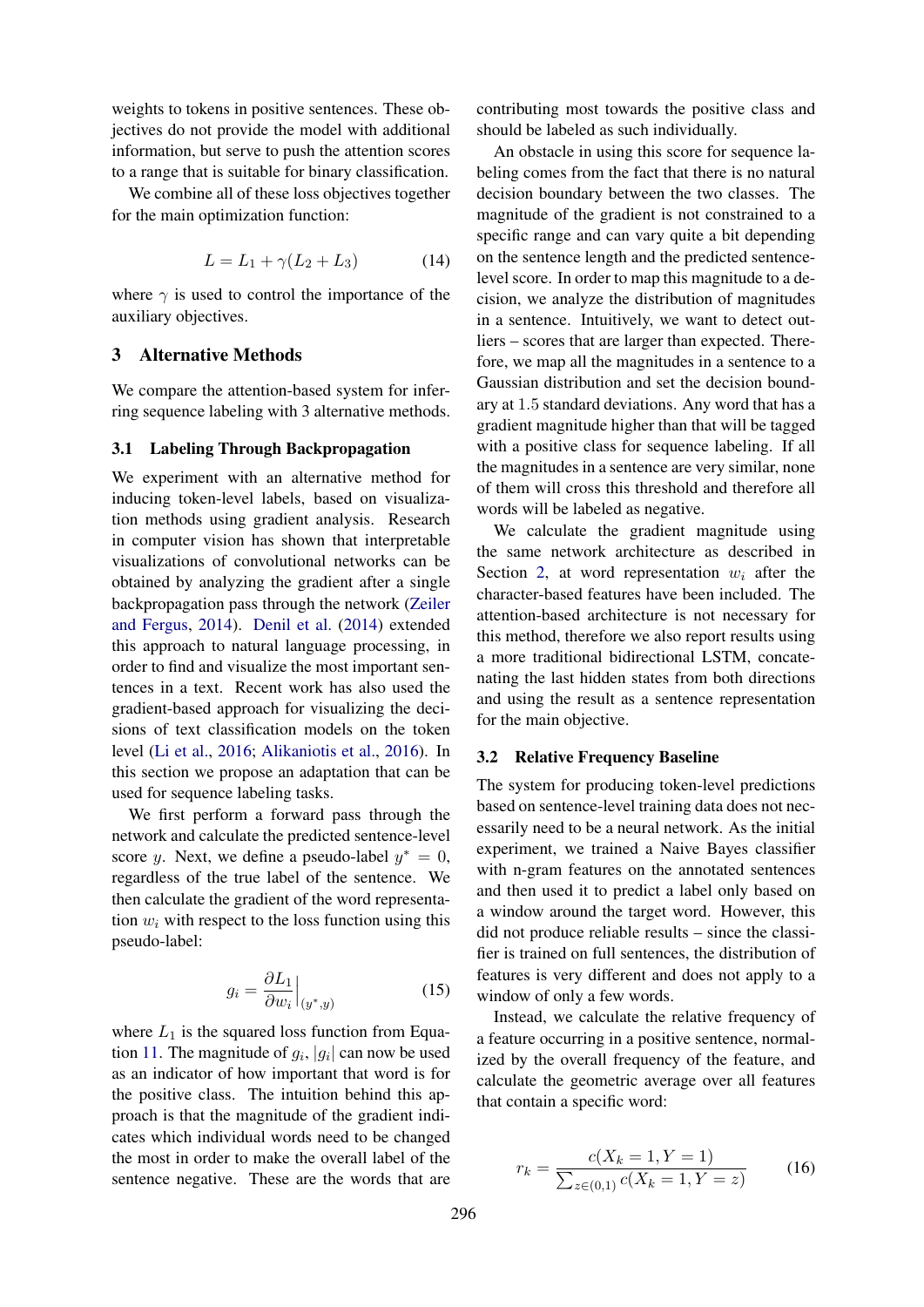$$
score_i = \sqrt{|F_i| \sqrt{\prod_{k \in F_i} r_k}}
$$
 (17)

where  $c(X_k = 1, Y = 1)$  is the number of times feature  $k$  is present in a sentence with a positive label,  $F_i$  is the set of n-gram features present in the sentence that involve the  $i$ -th word in the sentence, and  $score_i$  is the token-level score for the *i*-th token in the sentence. We used unigram, bigram and trigram features, with extra special tokens to mark the beginning and end of a sentence.

This method will assign a high score to tokens or token sequences that appear more often in sentences which receive a positive label. While it is not able to capture long-distance context, it can memorize important keywords from the training data, such as modal verbs for uncertainty detection or common spelling errors for grammatical error detection.

#### 3.3 Supervised Sequence Labeling

Finally, we also report the performance of a supervised sequence labeling model on the same tasks. This serves as an indicator of an upper bound for a given dataset – how well the system is able to detect relevant tokens when directly optimized for sequence labeling and provided with token-level annotation.

We construct a bidirectional LSTM tagger, following the architectures from Irsoy and Cardie (2014), Lample et al. (2016) and Rei (2017). Character-based representations are concatenated with word embeddings, passed through a bidirectional LSTM, and the hidden states from both direction are concatenated. Based on this, a probability distribution over the possible labels is predicted and the most probable label is chosen for each word. While Lample et al. (2016) used a CRF on top of the network, we exclude it here as the token-level scores coming from that network do not necessarily reflect the individual labels, since the best label sequence is chosen globally based on the combined sentence-level score. The supervised model is optimized by minimizing cross-entropy, training directly on the token-level annotation.

#### 4 Datasets

We evaluate the performance of zero-shot sequence labeling on 3 different datasets. In each experiment, the models are trained using

only sentence-level annotation and then evaluated based on token-level annotation.

#### 4.1 CoNLL 2010 Uncertainty Detection

The CoNLL 2010 shared task (Farkas et al., 2010) investigated the detection of uncertainty in natural language texts. The use of uncertain language (also known as hedging) is a common tool in scientific writing, allowing scientists to guide research beyond the evidence without overstating what follows from their work. Vincze et al. (2008) showed that 19.44% of sentences in the biomedical papers of the BioScope corpus contain hedge cues. Automatic detection of these cues is important for downstream tasks such as information extraction and literature curation, as typically only definite information should be extracted and curated.

The dataset is annotated for both hedge cues (keywords indicating uncertainty) and scopes (the area of the sentence where the uncertainty applies). The cues are not limited to single tokens, and can also consist of several disjoint tokens (for example, *"either ... or ..."*). An example sentence from the dataset, with bold font indicating the hedge cue and curly brackets marking the scope of uncertainty:

Although IL-1 has been reported to contribute to Th17 differentiation in mouse and man, it remains to be determined {whether therapeutic targeting of IL-1 will substantially affect IL-17 in RA }.

The first subtask in CoNLL 2010 was to detect any uncertainty in a sentence by predicting a binary label. The second subtask required the detection of all the individual cue tokens and the resolution of their scope. In our experiments, we train the system to detect sentence-level uncertainty, use the architecture to infer the token-level labeling and evaluate the latter on the task of detecting uncertainty cues. Since the cues are defined as keywords that indicate uncertainty, we would expect the network to detect and prioritize attention on these tokens. We use the train/test data from the second task, which contains the token-level annotation needed for evaluation, and randomly separate 10% of the training data for development.

### 4.2 FCE Error Detection

Error detection is the task of identifying tokens which need to be edited in order to produce a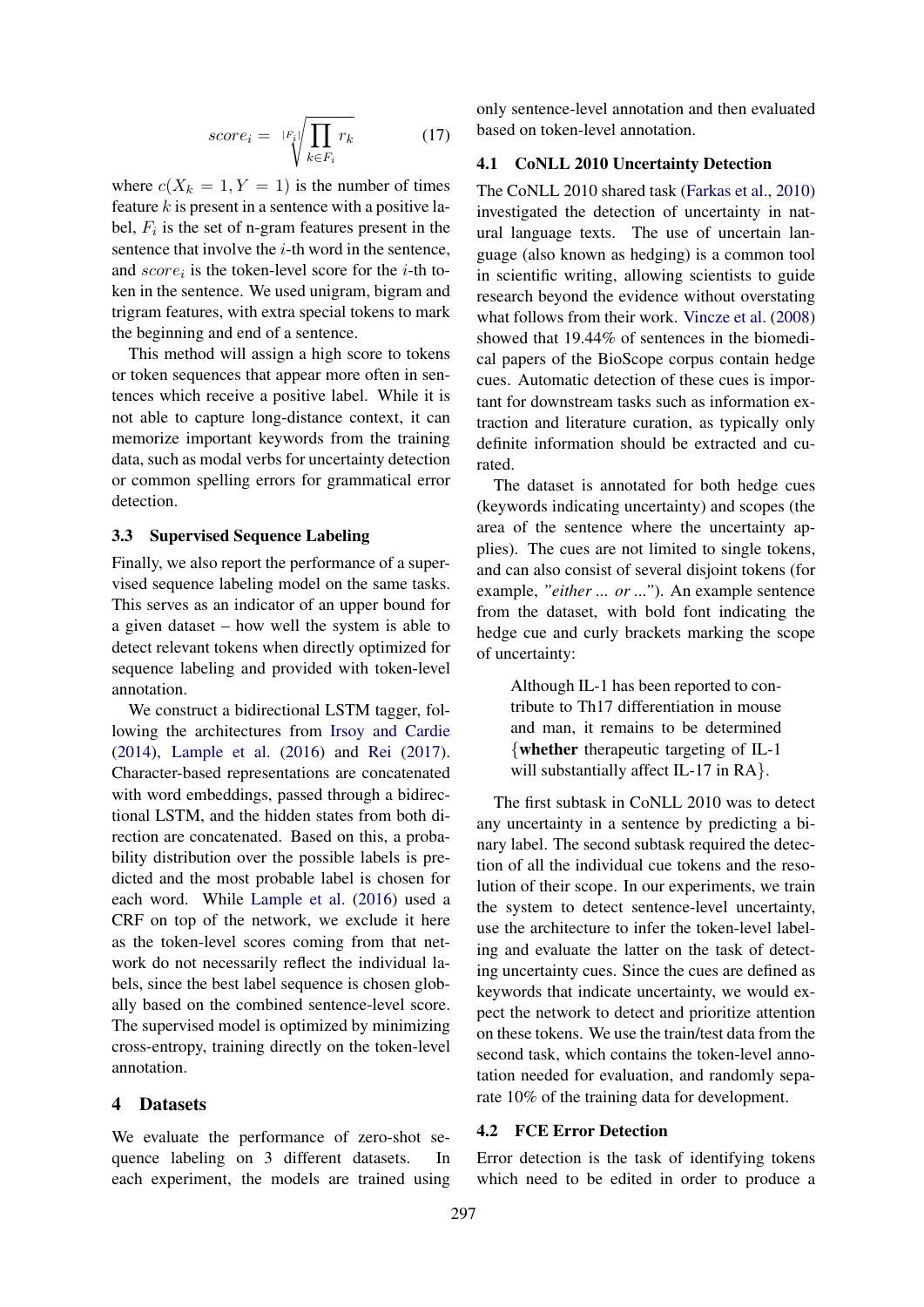|                                                                       | <b>CoNLL 2010</b>        |                         |  |  |  | <b>FCE</b>                                                 |  |  |  |  |
|-----------------------------------------------------------------------|--------------------------|-------------------------|--|--|--|------------------------------------------------------------|--|--|--|--|
|                                                                       | Sent $F_1$ MAP P R $F_1$ |                         |  |  |  | Sent $F_1$ MAP P R $F_1$                                   |  |  |  |  |
| Supervised - 96.54 78.92 79.41 79.08 - 59.13 49.15 26.96 34.76        |                          |                         |  |  |  |                                                            |  |  |  |  |
| Relative freq   - 81.78 15.94 79.98 26.59   - 37.75 14.37 86.36 24.63 |                          |                         |  |  |  |                                                            |  |  |  |  |
| <b>LSTM-LAST-BP</b>                                                   |                          |                         |  |  |  | 84.42 77.90 7.16 66.64 12.92 85.10 46.12 29.49 16.07 20.80 |  |  |  |  |
| <b>LSTM-ATTN-BP</b>                                                   | 84.94                    | 80.38 9.13 71.42 16.18  |  |  |  | 85.14 44.52 27.62 17.81 21.65                              |  |  |  |  |
| LSTM-ATTN-SW                                                          | 84.94                    | 87.86 77.48 69.54 73.26 |  |  |  | 85.14 47.79 28.04 29.91 28.27                              |  |  |  |  |

Table 1: Results for different system configurations on the CoNLL 2010 and FCE datasets. Reporting sentencelevel  $F_1$ , token-level Mean Average Precision (MAP), and token-level precision/recall/ $F_1$ .

grammatically correct sentence. The task has numerous applications for writing improvement and assessment, and recent work has focused on error detection as a supervised sequence labeling task (Rei and Yannakoudakis, 2016; Kaneko et al., 2017; Rei, 2017).

Error detection can also be performed on the sentence level – detecting whether the sentence needs to be edited or not. Andersen et al. (2013) described a practical tutoring system that provides sentence-level feedback to language learners. The 2016 shared task on Automated Evaluation of Scientific Writing (Daudaravicius et al., 2016) also required participants to return binary predictions on whether the input sentence needs to be corrected.

We evaluate our system on the First Certificate in English (FCE, Yannakoudakis et al. (2011)) dataset, containing error-annotated short essays written by language learners. While the original corpus is focused on aligned corrections, Rei and Yannakoudakis (2016) converted the dataset to a sequence labeling format, which we make use of here. An example from the dataset, with bold font indicating tokens that have been annotated as incorrect given the context:

When the show started the person who was acting it was not Danny Brook and he seemed not to be an actor.

We train the network as a sentence-level error detection system, returning a binary label and a confidence score, and also evaluate how accurately it is able to recover the locations of individual errors on the token level.

#### 4.3 SemEval Sentiment Detection in Twitter

SemEval has been running a series of popular shared tasks on sentiment analysis in text from social media (Nakov et al., 2013; Rosenthal et al.,

2014, 2015). The competitions have included various subtasks, of which we are interested in two: Task A required the polarity detection of individual phrases in a tweet, and Task B required sentiment detection of the tweet as a whole. A single tweet could contain both positive and negative phrases, regardless of its overall polarity, and was therefore separately annotated on the tweet level.

In the following example from the dataset, negative phrases are indicated with a bold font and positive phrases are marked with italics, whereas the overall sentiment of the tweet is annotated as negative:

They may *have* a *SuperBowl* in Dallas, but Dallas ain't winning a SuperBowl. Not with that quarterback and owner. @S4NYC @RasmussenPoll

Sentiment analysis is a three-way task, as the system needs to differentiate between positive, negative and neutral sentences. Our system relies on a binary signal, therefore we convert this dataset into two binary tasks – one aims to detect positive sentiment, the other focuses on negative sentiment. We train the system as a sentiment classifier, using the tweet-level annotation, and then evaluate the system on recovering the individual positive or negative tokens. We use the train/dev/test splits of the original SemEval 2013 Twitter dataset, which contains phrase-level sentiment annotation.

#### 5 Implementation Details

During pre-processing, tokens are lowercased while the character-level component still retains access to the capitalization information. Word embeddings were set to size 300, pre-loaded from publicly available Glove (Pennington et al., 2014)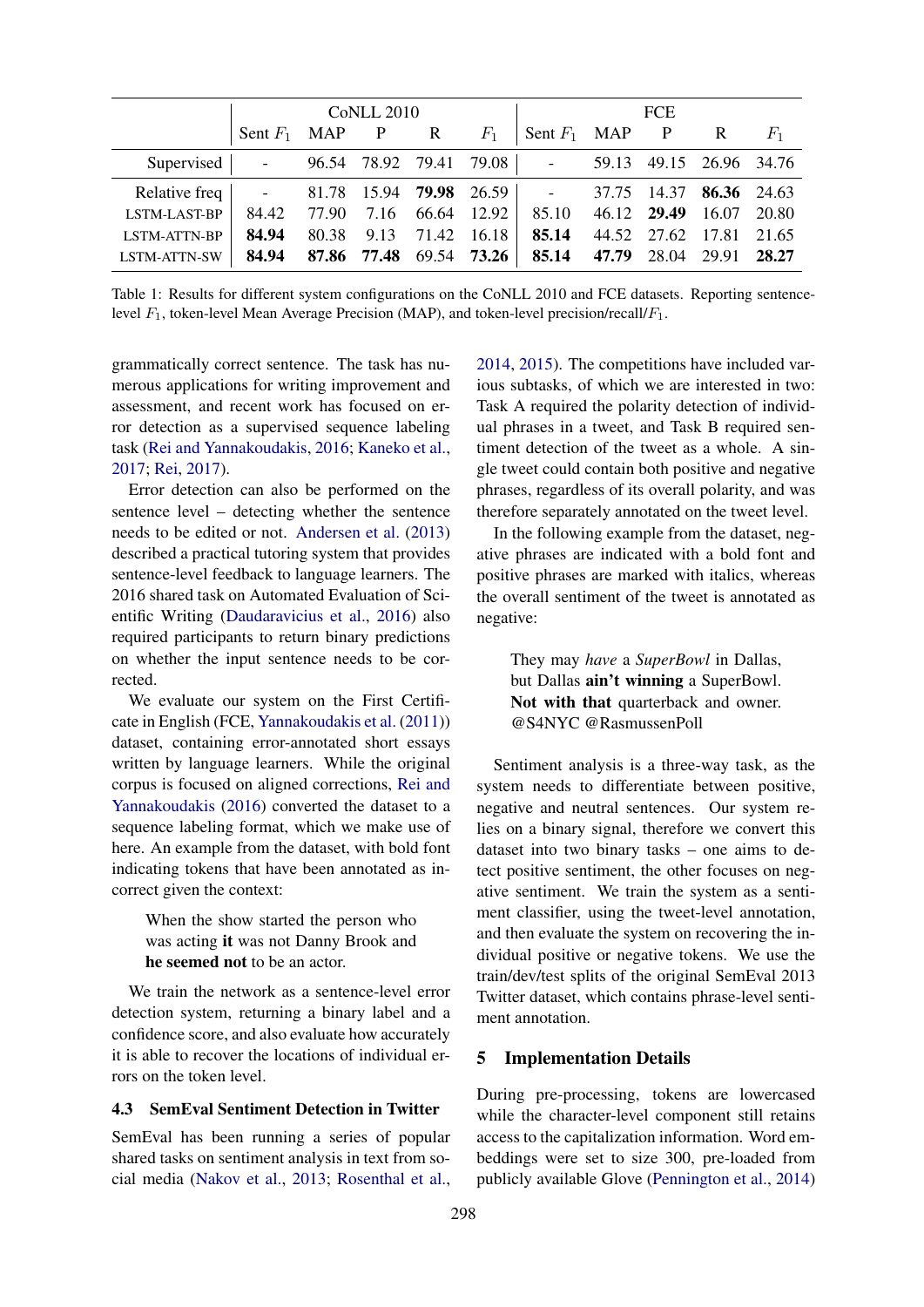|                                           | SemEval Negative<br>and the state of the state of |       |                   |                   | SemEval Positive |                    |       |  |                         |       |
|-------------------------------------------|---------------------------------------------------|-------|-------------------|-------------------|------------------|--------------------|-------|--|-------------------------|-------|
|                                           | Sent $F_1$ MAP P R                                |       |                   |                   | $F_1$            | Sent $F_1$ MAP P R |       |  |                         | $F_1$ |
| Supervised   - 67.70 31.79 44.66 37.02    |                                                   |       |                   |                   |                  | المستوفي والمنابذ  | 67.41 |  | 36.27 50.71 42.24       |       |
| Relative freq   - 44.15 17.39 15.67 16.48 |                                                   |       |                   |                   |                  |                    |       |  | 47.64 13.39 54.69 21.51 |       |
| LSTM-LAST-BP                              | 53.65                                             | 43.02 | 8.33              | 28.41 12.88       |                  | 70.83              |       |  | 49.06 17.66 35.06 23.48 |       |
| <b>LSTM-ATTN-BP</b>                       | 55.83                                             | 50.96 | 11.55 31.54 16.90 |                   |                  | 71.26              |       |  | 53.89 23.45 34.53 27.92 |       |
| LSTM-ATTN-SW                              | 55.83                                             | 54.37 |                   | 29.41 14.40 19.23 |                  | 71.26              |       |  | 56.45 37.19 25.96 30.45 |       |

Table 2: Results for different system configurations on the SemEval Twitter sentiment dataset, separated into positive and negative sentiment detection. Reporting sentence-level  $F_1$ , token-level Mean Average Precision (MAP), and token-level precision/recall/ $F_1$ .

embeddings and fine-tuned during training. Character embeddings were set to size 100. The recurrent layers in the character-level component have hidden layers of size 100; the hidden layers  $\overrightarrow{h_i}$  and  $\overleftarrow{h_i}$  are size 300. The hidden combined representation  $h_i$  was set to size 200, and the attention weight layer  $e_i$  was set to size 100. Parameter  $\gamma$  was set to 0.01 based on development experiments.

The model was implemented using Tensorflow (Abadi et al., 2016). The network weights were randomly initialized using the uniform Glorot initialization method (Glorot and Bengio, 2010) and optimization was performed using AdaDelta (Zeiler, 2012) with learning rate 1.0. Dropout (Srivastava et al., 2014) with probability 0.5 was applied to word representations  $w_i$  and the composed representations  $h_i$  after the LSTMs. The training was performed in batches of 32 sentences. Sentence-level performance was observed on the development data and the training was stopped if performance did not improve for 7 epochs. The best overall model on the development set was then used to report performance on the test data, both for sentence classification and sequence labeling. In order to avoid random outliers, we performed each experiment with 5 random seeds and report here the averaged results.

The code used for performing these experiments is made available online.<sup>1</sup>

## 6 Evaluation

Results for the experiments are presented in Tables 1 and 2. We first report the sentence-level F-measure in order to evaluate the performance on the general text classification objective. Next, we report the Mean Average Precision (MAP) at returning the active/positive tokens. This measure

299

rewards systems that assign higher scores to positive tokens as opposed to negative ones, evaluating this as a ranking problem. It disregards a specific classification threshold and therefore provides a more fair evaluation towards systems that could be improved simply by choosing a different decision boundary. Finally, we also report token-level precision, recall and F-measure for evaluating the accuracy of this model as a sequence labeler.<sup>2</sup>

We report five different system configurations: Relative freq is the n-gram based approach described in Section 3.2. Supervised is the fully supervised sequence labeling system described in Section 3.3. LSTM-LAST-BP is using the last hidden states from the word-level LSTMs for constructing a sentence representation, and the backpropagation-based method from Section 3.1 for inducing token labels. LSTM-ATTN-BP is using the attention-based network architecture together with the backpropagation-based labeling method. LSTM-ATTN-SW is the method described in Section 2, using soft attention weights for sequence labeling and additional objectives for optimizing the network.

The method using attention weights achieves the best performance on all datasets, compared to other methods not using token-level supervision. On the CoNLL 2010 uncertainty detection dataset the system reaches 73.26% F-score, which is 93% of the supervised upper bound. The alternative methods using backpropagation and relative fre-

<sup>1</sup> http://www.marekrei.com/projects/mltagger

 $2$ The CoNLL 2010 shared task on uncertainty detection comes with an official scorer which requires additional steps and the detection of both cues and scopes, whereas the binary labels from the zero-shot systems are not directly applicable to this format. Similarly, error detection is commonly evaluated using  $F_{0.5}$ , which is motivated by end-user experience, but in this case we wish to specifically measure the tagging accuracy. Therefore we use the regular  $F_1$  score as the main evaluation metric for both of these tasks.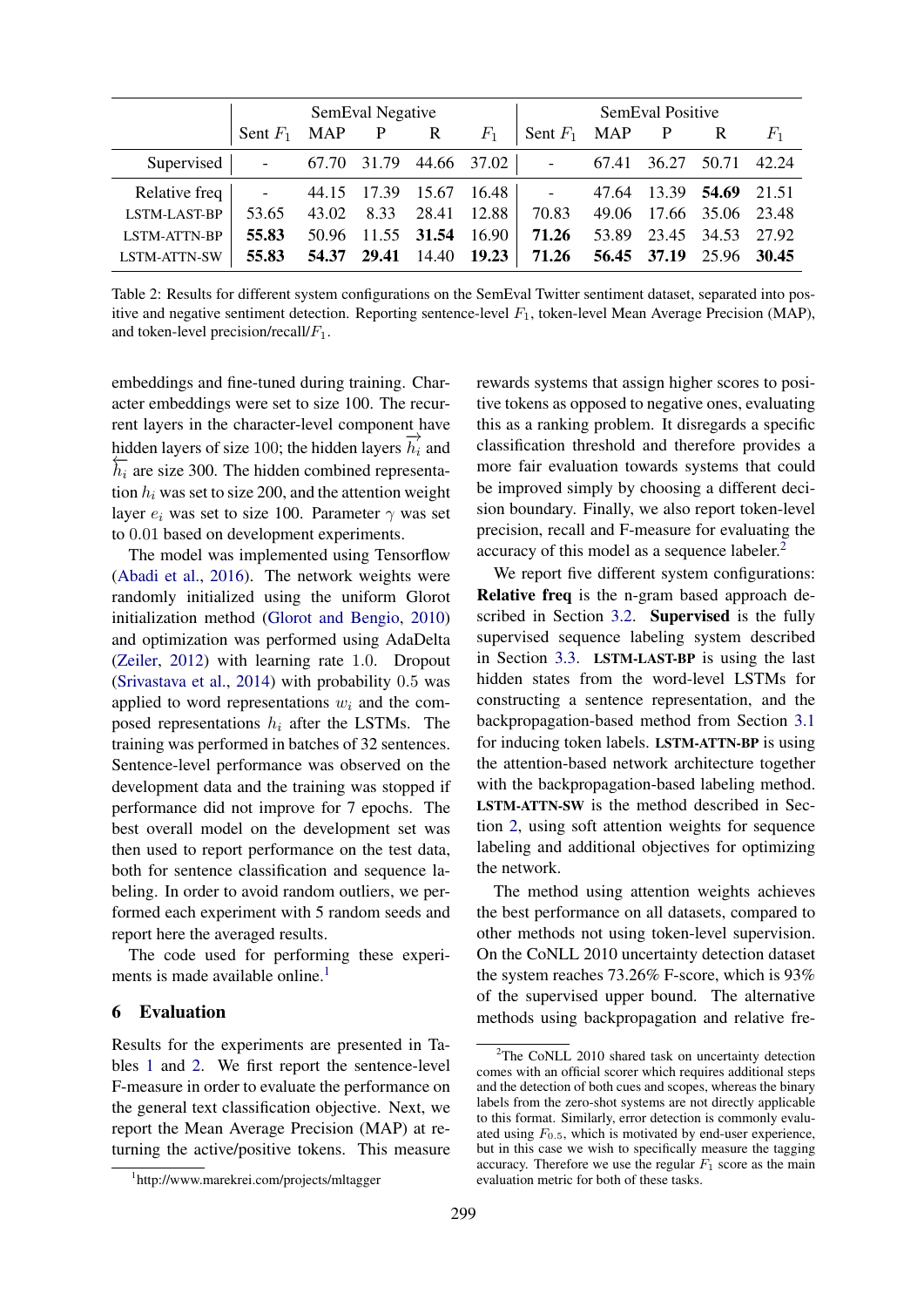

Figure 2: Example output from each of the zero-shot sequence labeling models, trained on 4 different tasks. U: uncertainty detection, E: error detection, N: negative sentiment detection, P: positive sentiment detection. Darker blue indicates higher predicted values.

quency achieve high recall values, but comparatively lower precision. On the FCE dataset, the F-score is considerably lower at 28.27% – this is due to the difficulty of the task and the supervised system also achieves only 34.76%. The attentionbased system outperforms the alternatives on both of the SemEval evaluations. The task of detecting sentiment on the token level is quite difficult overall as many annotations are context-specific and require prior knowledge. For example, in order to correctly label the phrase *"have Superbowl"* as positive, the system will need to understand that organizing the Superbowl is a positive event for the city.

Performance on the sentence-level classification task is similar for the different architectures on the CoNLL 2010 and FCE datasets, whereas the composition method based on attention obtains an advantage on the SemEval datasets. Since the latter architecture achieves competitive performance and also allows for attention-based token labeling, it appears to be the better choice. Analysis of the token-level MAP scores shows that the attention-based sequence labeling model achieves the best performance even when ignoring classification thresholds and evaluating the task through

ranking.

Figure 2 contains example outputs from the attention-based models, trained on each of the four datasets. In the first example, the uncertainty detector correctly picks up *"would appreciate if"* and *"possible"*, and the error detection model focuses most on the misspelling *"Definetely"*. Both the positive and negative sentiment models have assigned a high weight to the word *"disappointing"*, which is something we observed in other examples as well. The system will learn to focus on phrases that help it detect positive sentiment, but the presence of negative sentiment provides implicit evidence that the overall label is likely not positive. This is a by-product of the 3-way classification task and future work could investigate methods for extending zero-shot classification to better match this requirement.

In the second example, the system correctly labels the phrase *"what would be suitable?"* as uncertain, and part of the phrase *"I'm not really sure"* as negative. It also labels *"specifying"* as an error, possibly expecting a comma before it. In the third example, the error detection model labels *"Internet"* for the missing determiner, but also captures a more difficult error in *"depended"*,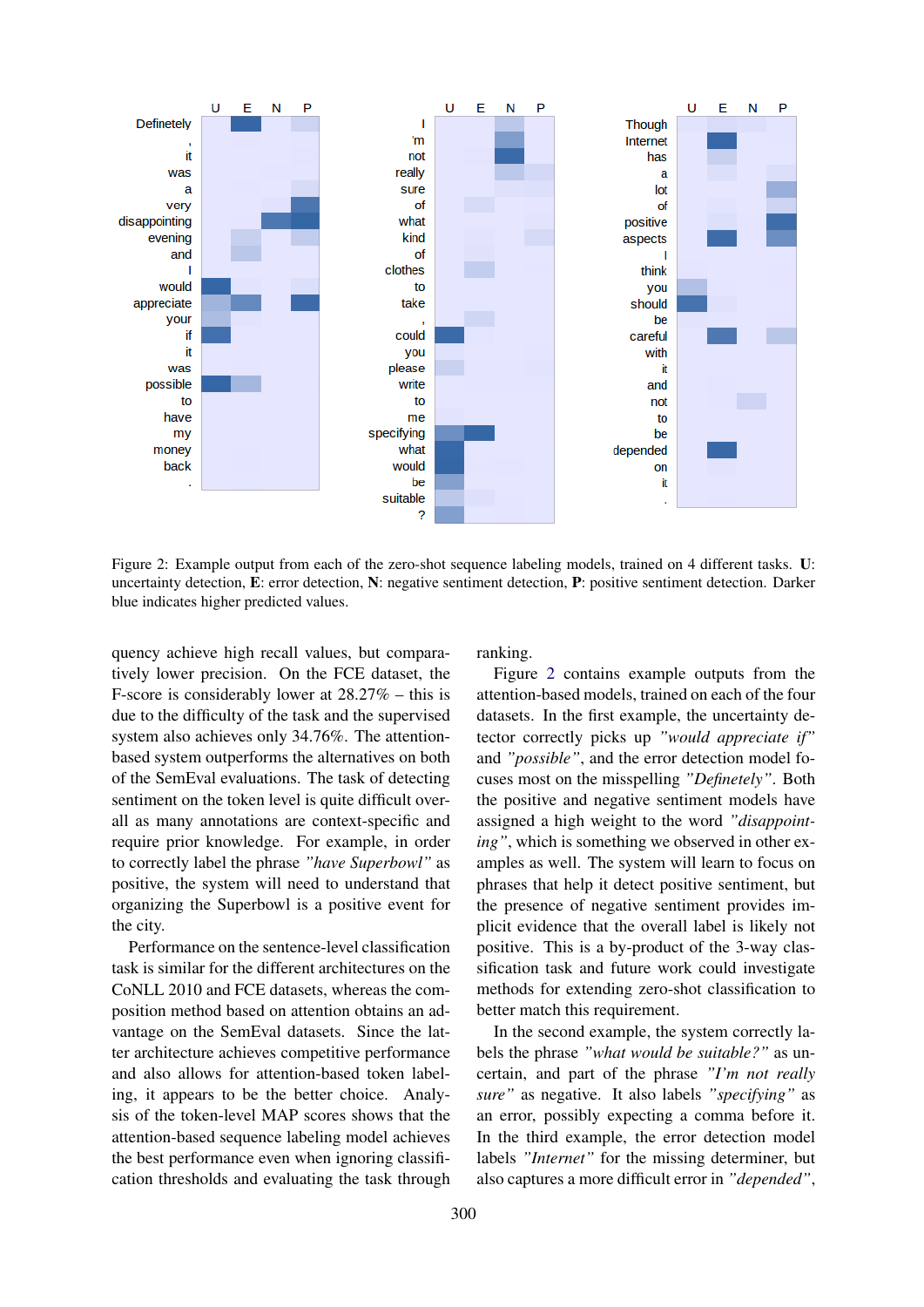which is an incorrect form of the word given the context.

## 7 Conclusion

We investigated the task of performing sequence labeling without having access to any training data with token-level annotation. The proposed model is optimized as a sentence classifier and an attention mechanism is used for both composing the sentence representations and inferring individual token labels. Several alternative models were compared on three tasks – uncertainty detection, error detection and sentiment detection.

Experiments showed that the zero-shot labeling system based on attention weights achieved the best performance on all tasks. The model is able to automatically focus on the most salient areas of the sentence, and additional objective functions along with the soft attention mechanism encourage it to also perform well as a sequence labeler. The zero-shot labeling task can provide a quantitative evaluation of what the model is learning, along with offering a low-cost method for creating sequence labelers for new tasks, domains and languages.

## Acknowledgments

We would like to thank the NVIDIA Corporation for the donation of the Titan GPU that was used for this research. Anders Søgaard was partially funded by the ERC Starting Grant LOWLANDS No. 313695.

#### References

- Martín Abadi, Ashish Agarwal, Paul Barham, Eugene Brevdo, Zhifeng Chen, Craig Citro, Greg S. Corrado, Andy Davis, Jeffrey Dean, Matthieu Devin, Sanjay Ghemawat, Ian Goodfellow, Andrew Harp, Geoffrey Irving, Michael Isard, Yangqing Jia, Rafal Jozefowicz, Lukasz Kaiser, Manjunath Kudlur, Josh Levenberg, Dan Mane, Rajat Monga, Sherry Moore, Derek Murray, Chris Olah, Mike Schuster, Jonathon Shlens, Benoit Steiner, Ilya Sutskever, Kunal Talwar, Paul Tucker, Vincent Vanhoucke, Vijay Vasudevan, Fernanda Viegas, Oriol Vinyals, Pete Warden, Martin Wattenberg, Martin Wicke, Yuan Yu, and Xiaoqiang Zheng. 2016. TensorFlow: Large-Scale Machine Learning on Heterogeneous Distributed Systems. *Arxiv preprint arXiv:1603.04467* https://doi.org/10.1038/nn.3331.
- Dimitrios Alikaniotis, Helen Yannakoudakis, and Marek Rei. 2016. Automatic Text Scoring Using Neural Networks. *Proceedings of the 54th Annual*

*Meeting of the Association for Computational Linguistics* .

- Øistein E. Andersen, Helen Yannakoudakis, Fiona Barker, and Tim Parish. 2013. Developing and testing a self-assessment and tutoring system. *Proceedings of the Eighth Workshop on Innovative Use of NLP for Building Educational Applications* http://www.aclweb. org/anthology/W13-1704.
- Dzmitry Bahdanau, Kyunghyun Cho, and Yoshua Bengio. 2015. Neural Machine Translation by Jointly Learning to Align and Translate. In *International Conference on Learning Representations*. https://doi.org/10.1146/ annurev.neuro.26.041002.131047.
- Vidas Daudaravicius, Rafael E Banchs, Elena Volodina, and Courtney Napoles. 2016. A Report on the Automatic Evaluation of Scientific Writing Shared Task. *Proceedings of the 11th Workshop on Innovative Use of NLP for Building Educational Applications* pages 53–62.
- Misha Denil, Alban Demiraj, Nal Kalchbrenner, Phil Blunsom, and Nando de Freitas. 2014. Modelling, Visualising and Summarising Documents with a Single Convolutional Neural Network. In *Arxiv preprint arXiv:1406.3830*. http://arxiv. org/abs/1406.3830.
- Richárd Farkas, Veronika Vincze, György Móra, János Csirik, and György Szarvas. 2010. The CoNLL-2010 shared task: learning to detect hedges and their scope in natural language text. In *Proceedings of the Fourteenth Conference on Computational Natural Language Learning*. Association for Computational Linguistics, July, pages 1– 12. http://dl.acm.org/citation.cfm? id=1870535.1870536.
- Xavier Glorot and Yoshua Bengio. 2010. Understanding the difficulty of training deep feedforward neural networks. *Proceedings of the 13th International Conference on Artificial Intelligence and Statistics (AISTATS)* 9:249–256. https://doi.org/10. 1.1.207.2059.
- Karl Moritz Hermann, Tomáš Kočiský, Edward Grefenstette, Lasse Espeholt, Will Kay, Mustafa Suleyman, and Phil Blunsom. 2015. Teaching Machines to Read and Comprehend. In *Advances in Neural Information Processing Systems (NIPS 2015)*. pages 1–14. https://doi.org/10. 1109/72.410363.
- Sepp Hochreiter and Jürgen Schmidhuber. 1997. Long Short-term Memory. *Neural Computation* 9. https://doi.org/10.1.1.56.7752.
- Ozan Irsoy and Claire Cardie. 2014. Opinion Mining with Deep Recurrent Neural Networks. In *Proceedings of the 2014 Conference on Empirical Methods in Natural Language Processing (EMNLP)*.